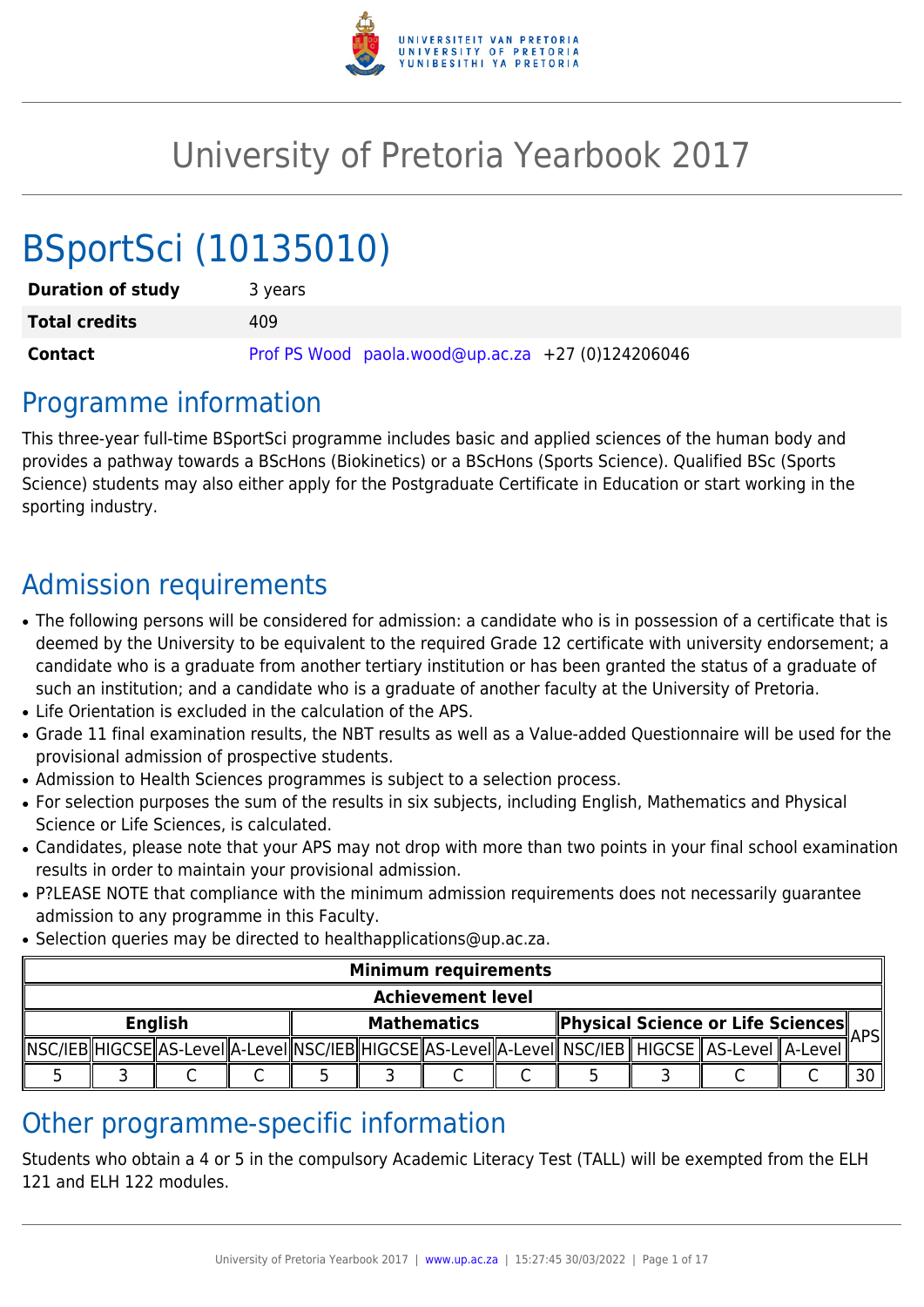

## Examinations and pass requirements

- In accordance with the stipulations of the General Regulations, no minimum year or semester mark is needed for admission to the examination, and all registered students are admitted to the examination automatically.
- The final mark for a specific module is calculated from the examination mark as well as the mark compiled from the evaluation of a student during continuous, objective and controlled assessment opportunities during the course of the semester/year. A final mark of at least 50% is required to pass.
- In the case of modules with practical components, students are required to also comply with the applicable attendance requirements with regard to acquiring practical skills before a pass mark can be obtained for the module.
- There are two main examination opportunities per annum, the first and second examination. In respect of firstsemester modules, the first examination opportunity is in May/June and the second examination opportunity in July. In respect of second-semester modules, the first examination opportunity is in October/November and the second examination opportunity in November/ December of the same year.Only two examination opportunities per module are allowed. If a student fails a module at the second examination opportunity, the module must be repeated.
- A second examination opportunity in a module is granted to students in the following cases:

- If a student obtains a final mark of less than 50% in the relevant module at the first examination opportunity and thus fails.

- If a student does not obtain the subminimum in the examination, as required for a specific module.

- If a student does not sit the examination in a module at the first examination opportunity due to illness, official UP recognised sports participation or extraordinary circumstances.

- If a student fails a module at the first examination opportunity, the examination mark obtained in the relevant module at the second examination opportunity will be calculated as the final mark. The marks obtained with continuous evaluation during the course of the semester/year will not be taken into calculation. If the student passes the module at the second examination opportunity, a maximum of 50% is awarded as a pass mark to the module in question.
- If a student could not sit the examination in a module at the first examination opportunity due to illness, official UP recognised sports participation or extraordinary circumstances, the continuous evaluation mark, together with the examination mark obtained in the module in question at the second examination opportunity, will be calculated as the final mark obtained in the module.
- A student requiring a limited number of modules to complete his or her degree, may in terms of faculty regulations, be admitted to a special examination in the modules in question.

## Promotion to next study year

## **Admission to the second year of study**

- i. To be admitted to the second year of study, a student must pass PRC 100, EXE 110, FSG 110,MTL 180, ANA 123, EXE 120 and FSG 120.
- ii. Modules can only be repeated if they can be accommodated within the existing examination timetable.
- iii. Students who are repeating the first year of study, retain credit for examination modules passed.

## **Admission to the third year of study**

- i. To be admitted to the third year of study, a student must have passed all the first and second-year modules.
- ii. Students who are repeating the second year of study, retain credit for examination modules passed.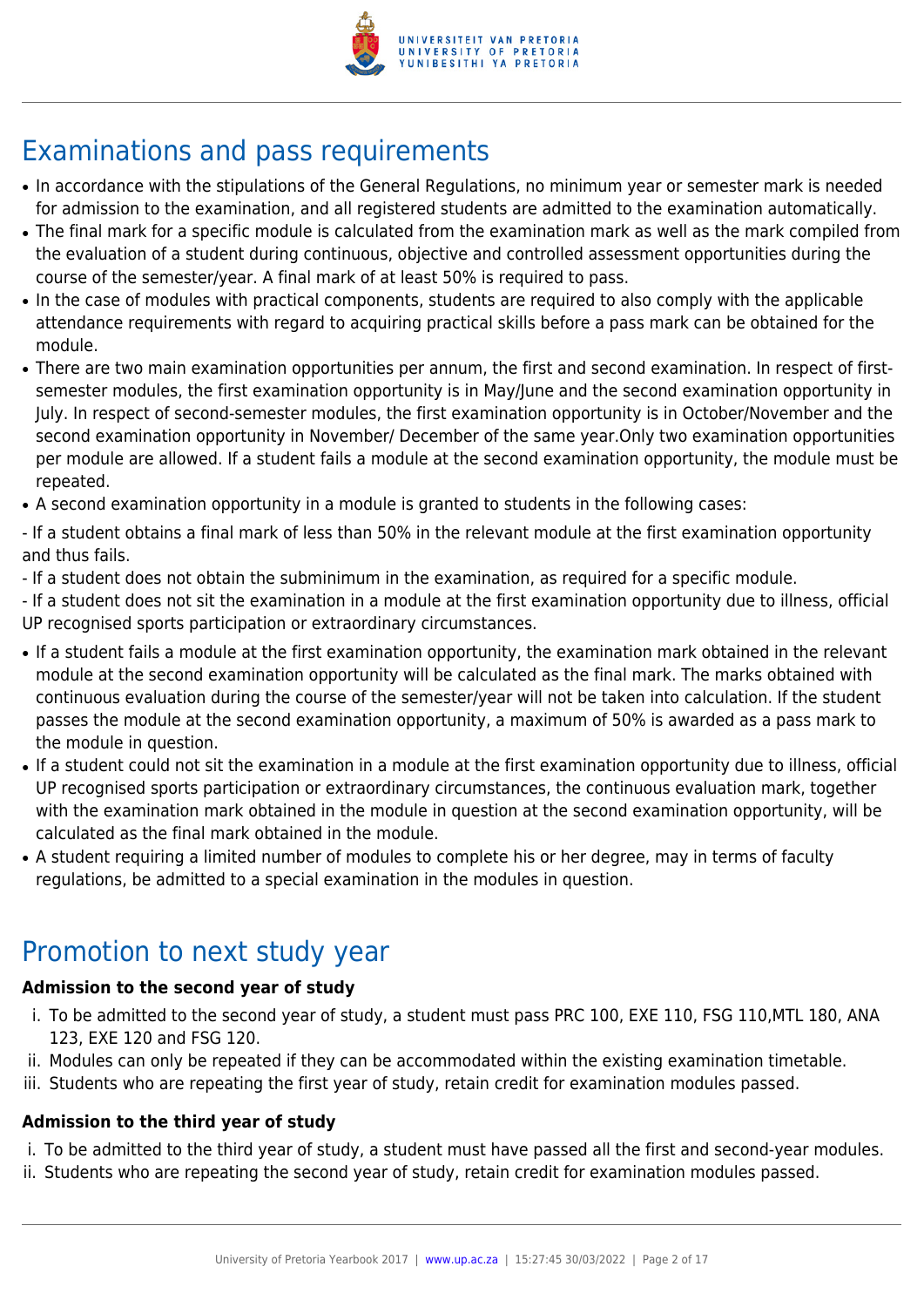

## **Academic exclusion**

- i. A student following the BSportSci programme will only be allowed one opportunity to repeat a year of study.
- ii. A student who does not comply with the abovementioned requirements but nevertheless wishes to be admitted to the School, may request the Dean/Chairperson in writing to consider his or her application for readmission in accordance with the prescribed procedure.

## Pass with distinction

## **BSportSci degree**

The degree is conferred with distinction on a student who obtains a cumulative average of at least 75% for all modules over the three years of study.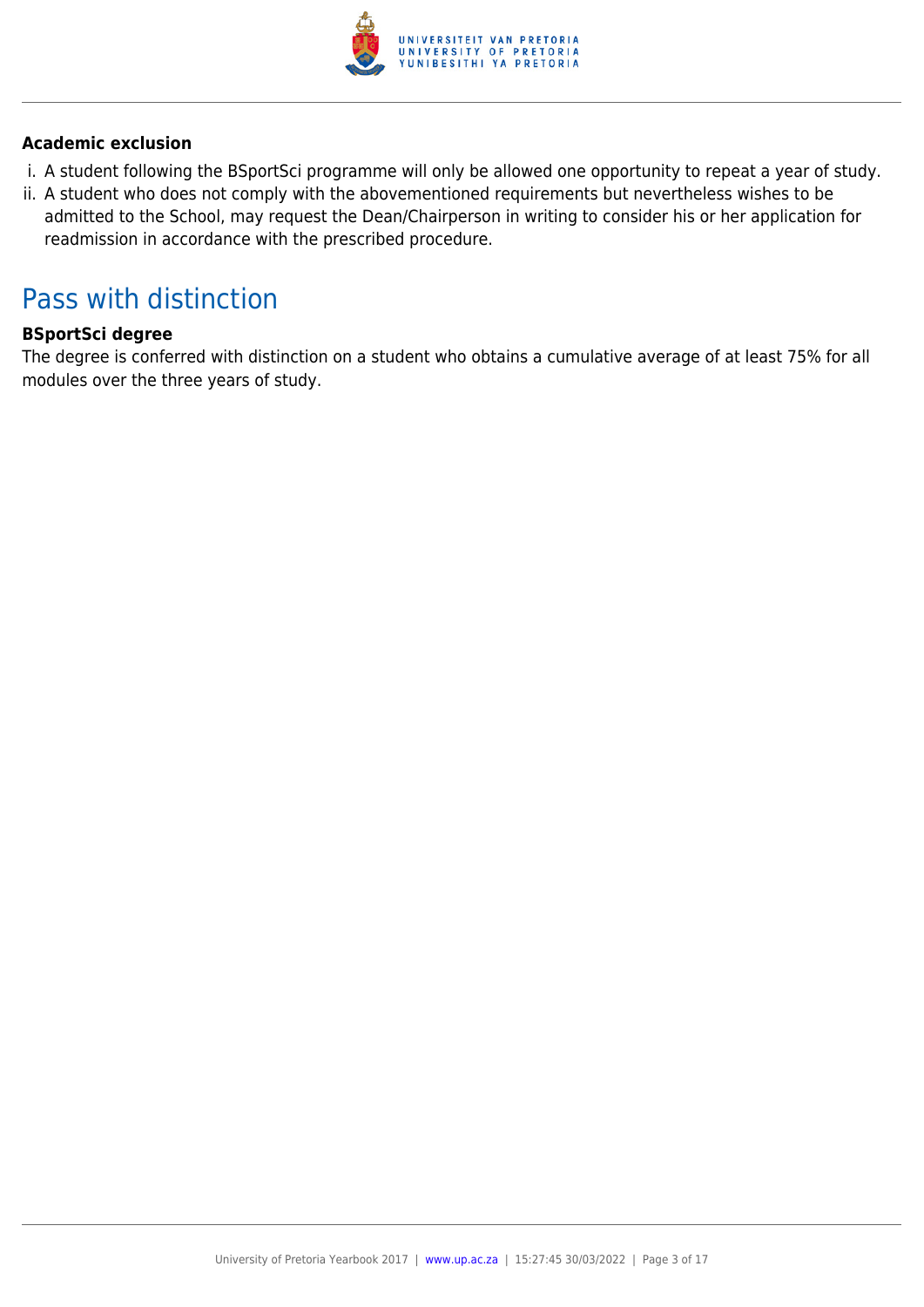

## Curriculum: Year 1

**Minimum credits: 138**

## **Fundamental modules**

## **Academic information management 101 (AIM 101)**

| <b>Module credits</b>         | 6.00                                                                                                                                                                                                                                                                                                                                                     |
|-------------------------------|----------------------------------------------------------------------------------------------------------------------------------------------------------------------------------------------------------------------------------------------------------------------------------------------------------------------------------------------------------|
| Service modules               | Faculty of Engineering, Built Environment and Information Technology<br><b>Faculty of Education</b><br>Faculty of Economic and Management Sciences<br><b>Faculty of Humanities</b><br>Faculty of Law<br><b>Faculty of Health Sciences</b><br>Faculty of Natural and Agricultural Sciences<br>Faculty of Theology<br><b>Faculty of Veterinary Science</b> |
| <b>Prerequisites</b>          | No prerequisites.                                                                                                                                                                                                                                                                                                                                        |
| <b>Contact time</b>           | 2 lectures per week                                                                                                                                                                                                                                                                                                                                      |
| <b>Language of tuition</b>    | Separate classes for Afrikaans and English                                                                                                                                                                                                                                                                                                               |
| <b>Academic organisation</b>  | <b>Information Science</b>                                                                                                                                                                                                                                                                                                                               |
| <b>Period of presentation</b> | Semester 1                                                                                                                                                                                                                                                                                                                                               |

#### **Module content**

Find, evaluate, process, manage and present information resources for academic purposes using appropriate technology. Apply effective search strategies in different technological environments. Demonstrate the ethical and fair use of information resources. Integrate 21st-century communications into the management of academic information.

## **Academic information management 111 (AIM 111)**

| Faculty of Engineering, Built Environment and Information Technology<br><b>Faculty of Education</b><br><b>Faculty of Economic and Management Sciences</b><br><b>Faculty of Humanities</b><br><b>Service modules</b><br>Faculty of Law<br><b>Faculty of Health Sciences</b><br>Faculty of Natural and Agricultural Sciences<br>Faculty of Theology<br><b>Prerequisites</b><br>No prerequisites.<br><b>Contact time</b><br>MAMELODI, 2 lectures per week<br><b>Language of tuition</b><br>Separate classes for Afrikaans and English<br><b>Information Science</b><br><b>Academic organisation</b> | <b>Module credits</b> | 4.00 |
|--------------------------------------------------------------------------------------------------------------------------------------------------------------------------------------------------------------------------------------------------------------------------------------------------------------------------------------------------------------------------------------------------------------------------------------------------------------------------------------------------------------------------------------------------------------------------------------------------|-----------------------|------|
|                                                                                                                                                                                                                                                                                                                                                                                                                                                                                                                                                                                                  |                       |      |
|                                                                                                                                                                                                                                                                                                                                                                                                                                                                                                                                                                                                  |                       |      |
|                                                                                                                                                                                                                                                                                                                                                                                                                                                                                                                                                                                                  |                       |      |
|                                                                                                                                                                                                                                                                                                                                                                                                                                                                                                                                                                                                  |                       |      |
|                                                                                                                                                                                                                                                                                                                                                                                                                                                                                                                                                                                                  |                       |      |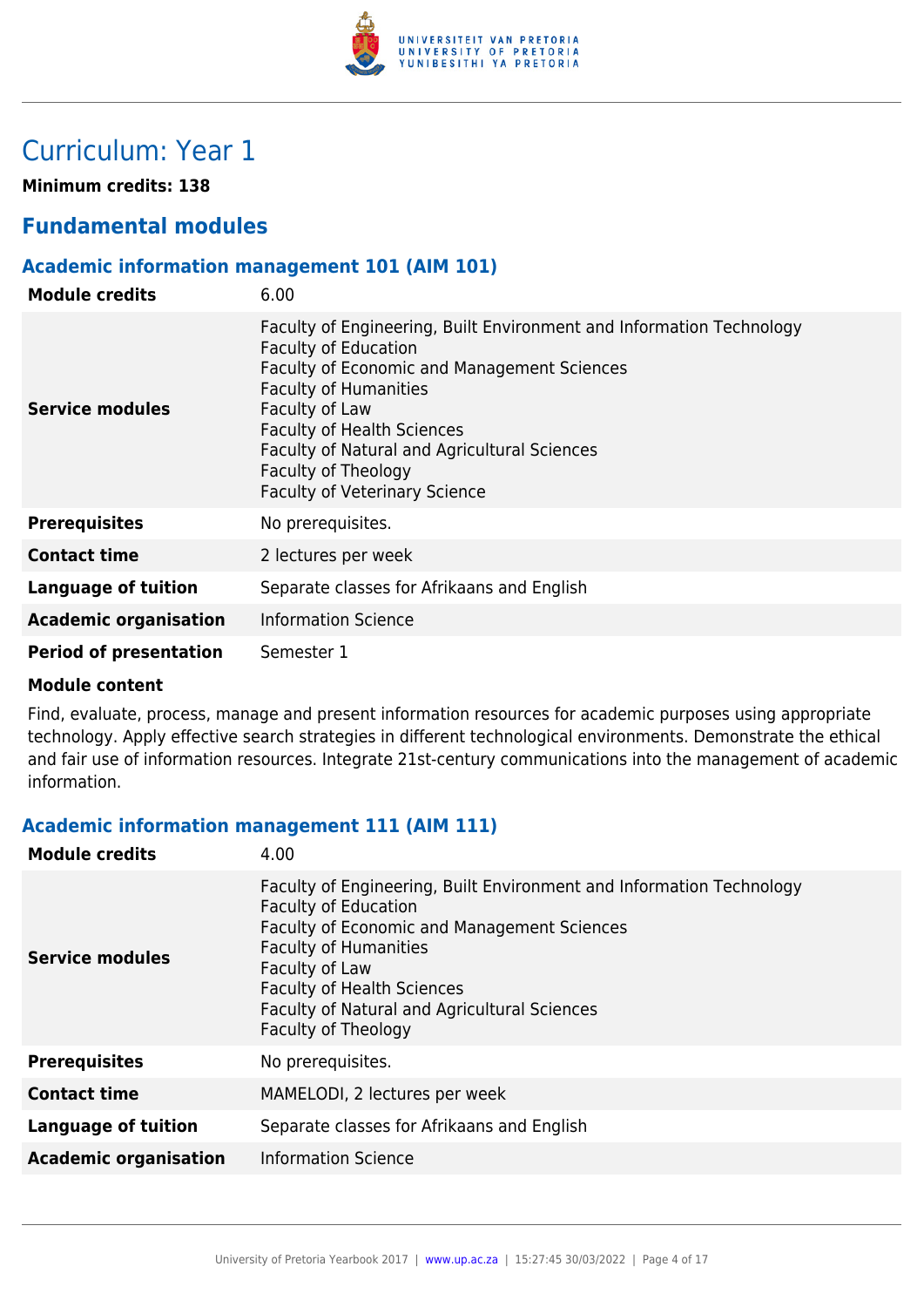

## **Period of presentation** Semester 1

#### **Module content**

Find, evaluate, process, manage and present information resources for academic purposes using appropriate technology.

### **Academic information management 121 (AIM 121)**

| <b>Module credits</b>         | 4.00                                                                                                                                                                                                                                                                                                                                                            |
|-------------------------------|-----------------------------------------------------------------------------------------------------------------------------------------------------------------------------------------------------------------------------------------------------------------------------------------------------------------------------------------------------------------|
| Service modules               | Faculty of Engineering, Built Environment and Information Technology<br><b>Faculty of Education</b><br><b>Faculty of Economic and Management Sciences</b><br><b>Faculty of Humanities</b><br>Faculty of Law<br><b>Faculty of Health Sciences</b><br>Faculty of Natural and Agricultural Sciences<br>Faculty of Theology<br><b>Faculty of Veterinary Science</b> |
| <b>Prerequisites</b>          | No prerequisites.                                                                                                                                                                                                                                                                                                                                               |
| <b>Contact time</b>           | 2 lectures per week, MAMELODI                                                                                                                                                                                                                                                                                                                                   |
| <b>Language of tuition</b>    | Separate classes for Afrikaans and English                                                                                                                                                                                                                                                                                                                      |
| <b>Academic organisation</b>  | <b>Informatics</b>                                                                                                                                                                                                                                                                                                                                              |
| <b>Period of presentation</b> | Semester 2                                                                                                                                                                                                                                                                                                                                                      |

#### **Module content**

Apply effective search strategies in different technological environments. Demonstrate the ethical and fair use of information resources. Integrate 21st-century communications into the management of academic information.

## **Academic English for Health Sciences (BCur, BDietetics, BOH, BOccTher, BRad and BPhysT) 121 (ELH 121)**

| <b>Module credits</b>         | 6.00                                             |
|-------------------------------|--------------------------------------------------|
| <b>Service modules</b>        | <b>Faculty of Health Sciences</b>                |
| <b>Prerequisites</b>          | No prerequisites.                                |
| <b>Contact time</b>           | 1 discussion class per week, 2 lectures per week |
| <b>Language of tuition</b>    | Module is presented in English                   |
| <b>Academic organisation</b>  | Unit for Academic Literacy                       |
| <b>Period of presentation</b> | Semester 1                                       |

#### **Module content**

Academic reading as well as academic writing and presentation skills, based on the approach followed in the healthcare sciences. \*Presented to students in Health Sciences only.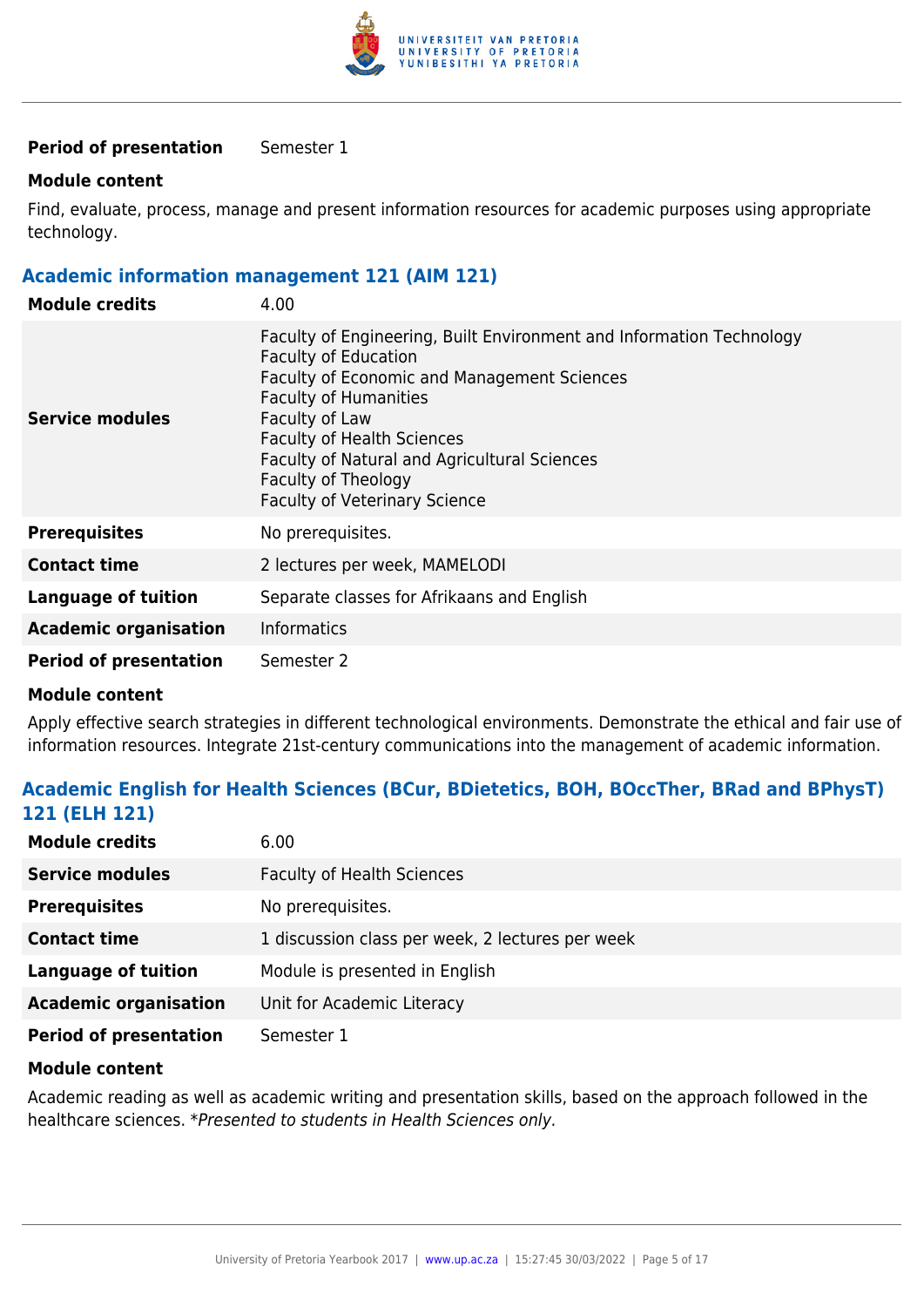

## **Academic English for Health Sciences122 (ELH 122)**

| <b>Module credits</b>         | 6.00                                             |
|-------------------------------|--------------------------------------------------|
| <b>Service modules</b>        | <b>Faculty of Health Sciences</b>                |
| <b>Prerequisites</b>          | No prerequisites.                                |
| <b>Contact time</b>           | 2 lectures per week, 1 discussion class per week |
| <b>Language of tuition</b>    | Module is presented in English                   |
| <b>Academic organisation</b>  | Unit for Academic Literacy                       |
| <b>Period of presentation</b> | Semester 2                                       |

#### **Module content**

Study of specific language skills required in the Health Care Sciences, including interviewing and report-writing skills. \*Presented to students in Health Sciences only. (BCur, BDietetics, BOH, BOT, Brad, BPhysT)\*

## **Academic orientation 110 (UPO 110)**

| <b>Module credits</b>         | 0.00                                       |
|-------------------------------|--------------------------------------------|
| Language of tuition           | Afrikaans and English is used in one class |
| <b>Academic organisation</b>  | Health Sciences Dean's Office              |
| <b>Period of presentation</b> | Year                                       |

## **Core modules**

## **Physiology 110 (FSG 110)**

| <b>Module credits</b>         | 6.00                                                                         |
|-------------------------------|------------------------------------------------------------------------------|
| <b>Service modules</b>        | <b>Faculty of Humanities</b><br>Faculty of Natural and Agricultural Sciences |
| <b>Prerequisites</b>          | No prerequisites.                                                            |
| <b>Contact time</b>           | 3 lectures per week                                                          |
| <b>Language of tuition</b>    | Separate classes for Afrikaans and English                                   |
| <b>Academic organisation</b>  | Physiology                                                                   |
| <b>Period of presentation</b> | Semester 1                                                                   |

#### **Module content**

Introduction (terminology and anatomical orientation); chemical principles; cytology and histology; neurophysiology and the senses; haematology and body fluids; cardiovascular system.

## **Physiology 120 (FSG 120)**

| <b>Module credits</b>  | 6.00                                                                                |
|------------------------|-------------------------------------------------------------------------------------|
| <b>Service modules</b> | <b>Faculty of Humanities</b><br><b>Faculty of Natural and Agricultural Sciences</b> |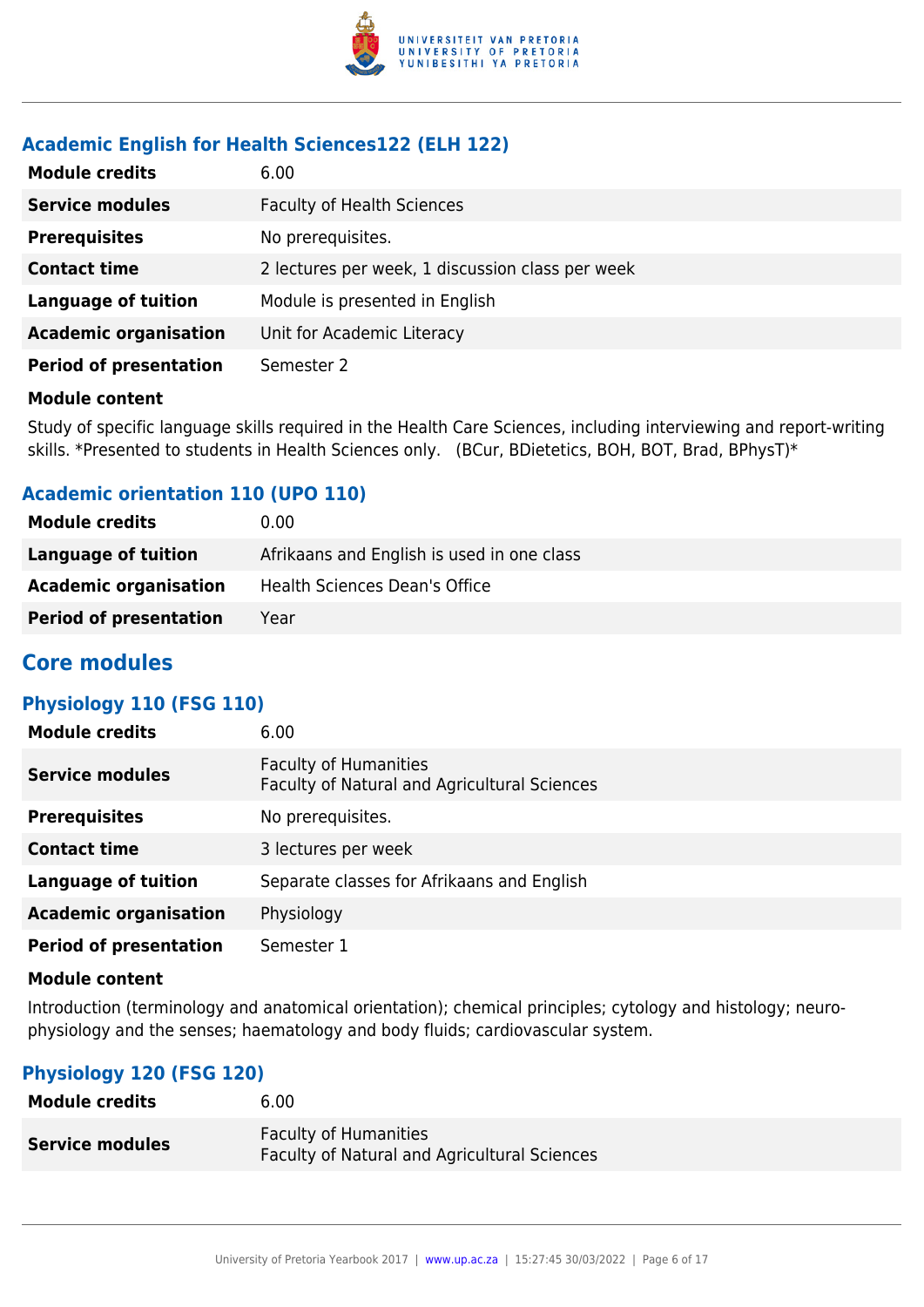

| <b>Prerequisites</b>          | <b>FSG 110</b>                             |
|-------------------------------|--------------------------------------------|
| <b>Contact time</b>           | 3 lectures per week                        |
| Language of tuition           | Separate classes for Afrikaans and English |
| <b>Academic organisation</b>  | Physiology                                 |
| <b>Period of presentation</b> | Semester 2                                 |

Respiratory system; nutrition; digestion and metabolism; kidneys and acid-base equilibrium; endocrinology; reproduction physiology and reproduction; skin and body temperatures.

## **Medical terminology 180 (MTL 180)**

| <b>Module credits</b>         | 12.00                                                                                                                     |
|-------------------------------|---------------------------------------------------------------------------------------------------------------------------|
| <b>Service modules</b>        | <b>Faculty of Health Sciences</b><br>Faculty of Natural and Agricultural Sciences<br><b>Faculty of Veterinary Science</b> |
| <b>Prerequisites</b>          | No prerequisites.                                                                                                         |
| <b>Contact time</b>           | 2 lectures per week                                                                                                       |
| <b>Language of tuition</b>    | Afrikaans and English is used in one class                                                                                |
| <b>Academic organisation</b>  | Ancient Languages and Cultures                                                                                            |
| <b>Period of presentation</b> | Semester 1 and Semester 2                                                                                                 |

#### **Module content**

The acquisition of a basic medical orientated vocabulary compiled from Latin and Greek stem forms combined with prefixes and suffixes derived from those languages. The manner in which the meanings of medical terms can be determined by analysing the terms into their recognisable meaningful constituent parts, is taught and exercised. The functional use of medical terms in context as practical outcome of terminological application is continually attended to.

## **Physics for biology students 131 (PHY 131)**

| <b>Module credits</b>         | 16.00                                                                                                              |
|-------------------------------|--------------------------------------------------------------------------------------------------------------------|
| <b>Service modules</b>        | <b>Faculty of Education</b><br><b>Faculty of Health Sciences</b><br><b>Faculty of Veterinary Science</b>           |
| <b>Prerequisites</b>          | Refer to Regulation 1.2: A candidate must have passed Mathematics with at least<br>50% in the Grade 12 examination |
| <b>Contact time</b>           | 1 practical per week, 4 lectures per week, 1 discussion class per week                                             |
| <b>Language of tuition</b>    | Separate classes for Afrikaans and English                                                                         |
| <b>Academic organisation</b>  | Physics                                                                                                            |
| <b>Period of presentation</b> | Semester 1                                                                                                         |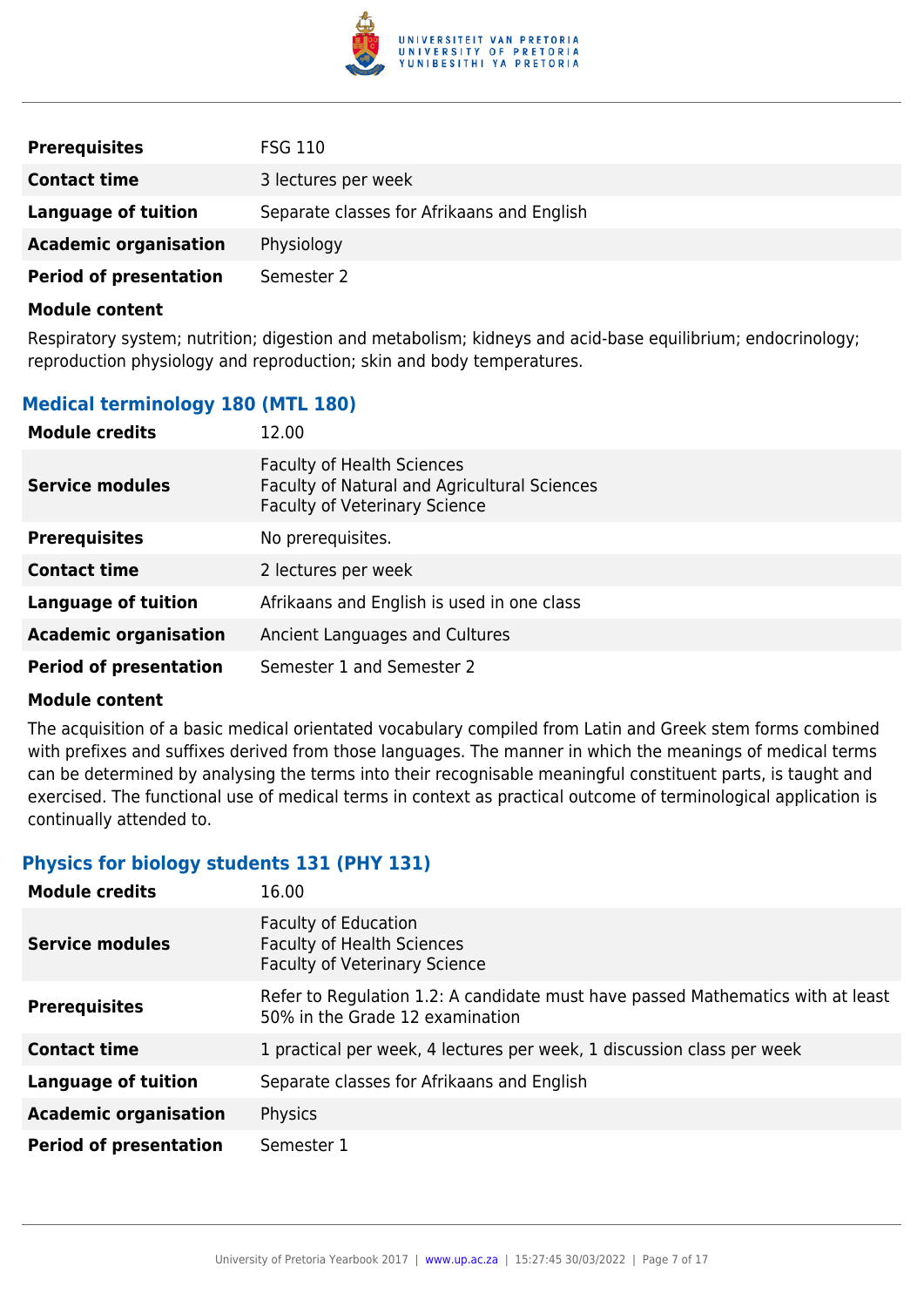

Units, vectors, one dimensional kinematics, dynamics, work, equilibrium, sound, liquids, heat, thermodynamic processes, electric potential and capacitance, direct current and alternating current, optics, modern physics, radio activity.

## **Sports injuries I 110 (EXE 110)**

| <b>Module credits</b>         | 12.00                                 |
|-------------------------------|---------------------------------------|
| <b>Contact time</b>           | 3 lectures per week                   |
| Language of tuition           | Module is presented in English        |
| <b>Academic organisation</b>  | <b>Biokinetics and Sports Science</b> |
| <b>Period of presentation</b> | Semester 1                            |

## **Module content**

\*Closed – requires departmental selection

This module serves as an introduction to the fundamental concepts related to sports injuries.

## **Research I 111 (EXE 111)**

| <b>Module credits</b>         | 12.00                                 |
|-------------------------------|---------------------------------------|
| <b>Contact time</b>           | 3 lectures per week                   |
| Language of tuition           | Module is presented in English        |
| <b>Academic organisation</b>  | <b>Biokinetics and Sports Science</b> |
| <b>Period of presentation</b> | Semester 1                            |

#### **Module content**

\*Closed – requires departmental selection

This module serves an introduction to research and information technology in Sport and Exercise which include computer skills; research techniques; library services and functions; literature searches; referencing techniques; plagiarism as well as ethics and theories in research. The content not only covers the steps of the research process but also explains the researcher's role in the research process.

## **Motor learning and development I 120 (EXE 120)**

| <b>Module credits</b>         | 12.00                                 |
|-------------------------------|---------------------------------------|
| <b>Contact time</b>           | 3 lectures per week                   |
| Language of tuition           | Module is presented in English        |
| <b>Academic organisation</b>  | <b>Biokinetics and Sports Science</b> |
| <b>Period of presentation</b> | Semester 2                            |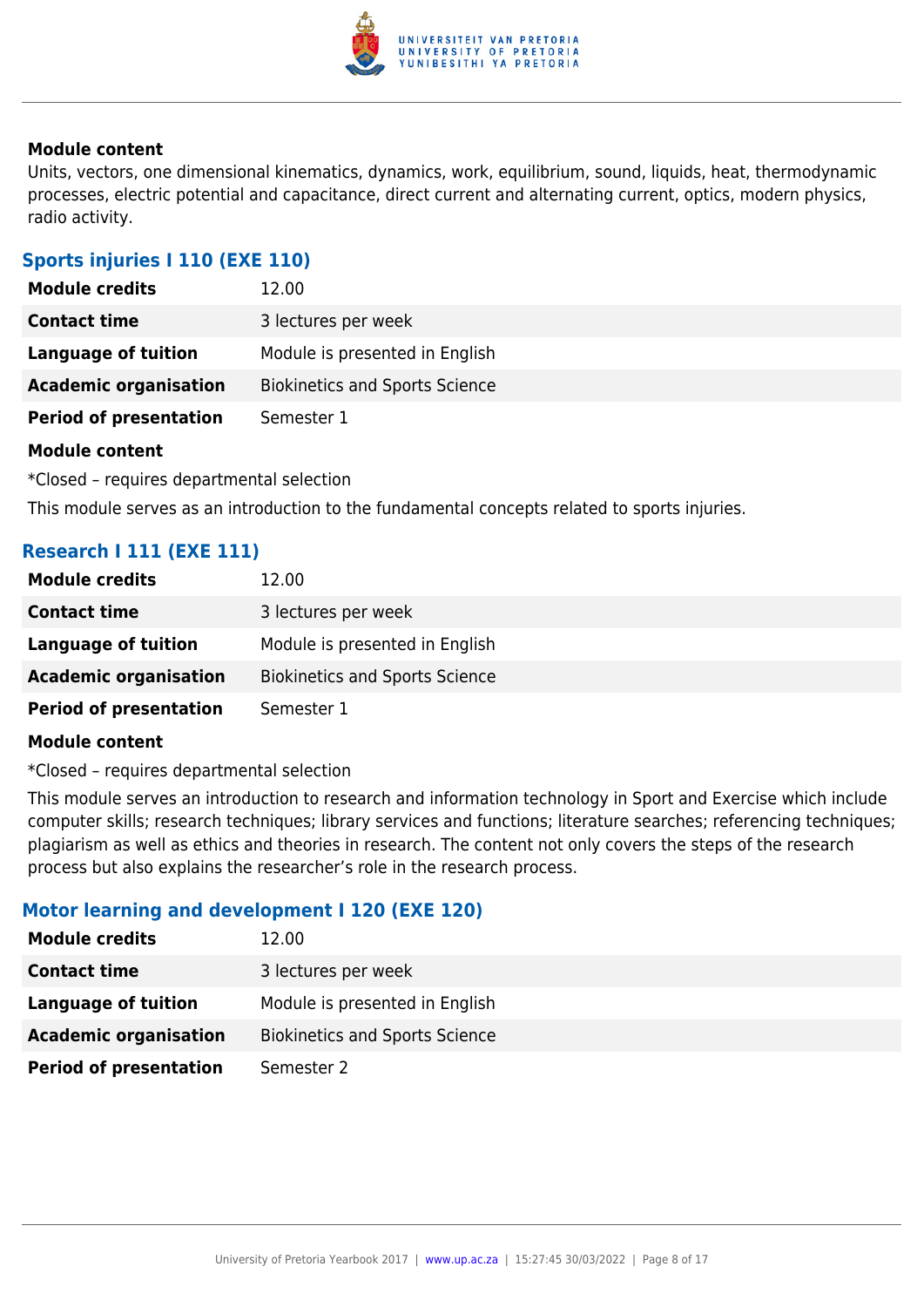

\*Closed – requires departmental selection

The module focuses on a study, critique and analysis of the development of movement skills in humans from infancy to older adulthood, and on an examination of the way different motor, cognitive and social abilities affect how, when and why an individual learns motor skills. Students will gain a basic understanding of the fundamental concepts related to motor learning and motor development, and will be provided with a solid background regarding the fundamental motor skills developed during childhood and adolescence.

## **Exercise science programme development 121 (EXE 121)**

| <b>Module credits</b>         | 12.00                                 |
|-------------------------------|---------------------------------------|
| <b>Contact time</b>           | 3 lectures per week                   |
| <b>Language of tuition</b>    | Module is presented in English        |
| <b>Academic organisation</b>  | <b>Biokinetics and Sports Science</b> |
| <b>Period of presentation</b> | Semester 2                            |

## **Module content**

\*Closed – requires departmental selection

This module focuses on the basic principles of exercise programme design. Students will gain a basic understanding of the fundamental concepts related to exercise and will be provided with a solid background regarding the development of an exercise program. Programme development aspects for cardiorespiratory exercise, weight management and body composition programs, stretching and flexibility training, strength and endurance training, speed development and plyometrics, balance and proprioception programs, exercise selection, and periodisation are included.

## **Sports practical 100 (PRC 100)**

| <b>Module credits</b>         | 12.00                                 |
|-------------------------------|---------------------------------------|
| <b>Contact time</b>           | 2 practicals per week                 |
| Language of tuition           | Module is presented in English        |
| <b>Academic organisation</b>  | <b>Biokinetics and Sports Science</b> |
| <b>Period of presentation</b> | Year                                  |

## **Module content**

\*Closed – requires departmental selection.

This module will serve as the foundation for swimming, netball, athletics and gymnasium movement skill acquisition. The module serves as exposure to and experience in the movement skills practiced in swimming, netball, athletics and gymnasium. This will aid the Sport Scientist and Biokineticist to better understand and condition clients and patients practicing these sports.Sports-specific skills, team situation; rules and regulations, refereeing; game analysis; coaching.

## **Introduction to human anatomy 123 (ANA 123)**

| <b>Module credits</b> |  |
|-----------------------|--|
|-----------------------|--|

**Module credits** 8.00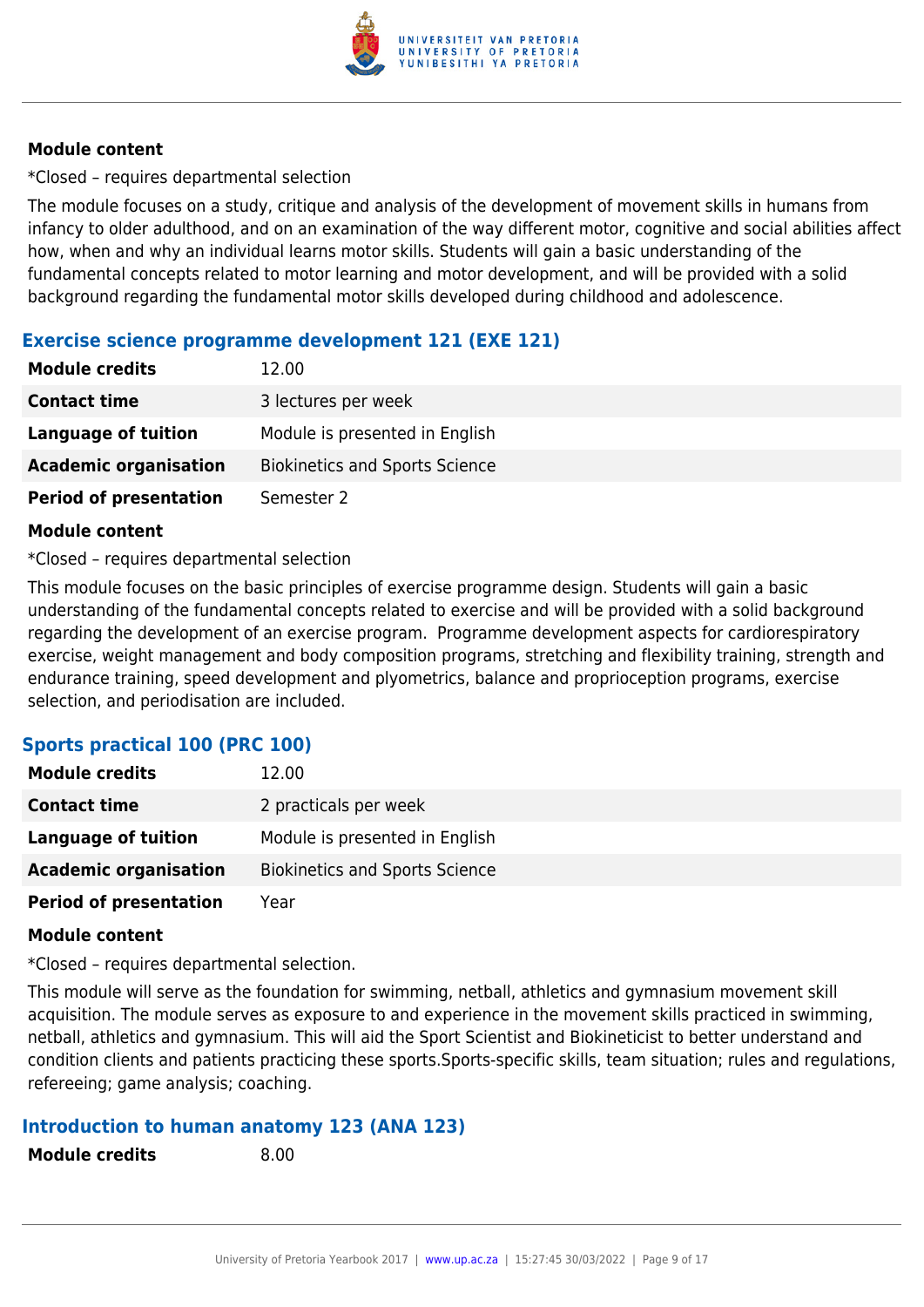

| <b>Contact time</b>           | 2 lectures per week            |
|-------------------------------|--------------------------------|
| Language of tuition           | Module is presented in English |
| <b>Academic organisation</b>  | Anatomy                        |
| <b>Period of presentation</b> | Year                           |

\*Closed - requires departmental selection

This module serves as the foundation of the necessary knowledge required to understand human anatomy as well as facilitate the students' understanding in future applied anatomy modules. This module covers the following aspects of human anatomy: anatomical terminology, osteology, arthrology, the muscular system, the nervous system, the cardiovascular system and the respiratory system.

## **Measurement and evaluation I 122 (EXE 122)**

| <b>Module credits</b>         | 12.00                          |
|-------------------------------|--------------------------------|
| <b>Contact time</b>           | 3 lectures per week            |
| Language of tuition           | Module is presented in English |
| <b>Academic organisation</b>  | Sport and Leisure Studies      |
| <b>Period of presentation</b> | Semester 2                     |

#### **Module content**

\*Closed – requires departmental selection

This module introduces students to physical fitness assessment, fitness test administration, exercise testing principles and procedures, assessment of fitness components, test quality in exercise science, evaluating and interpreting test data.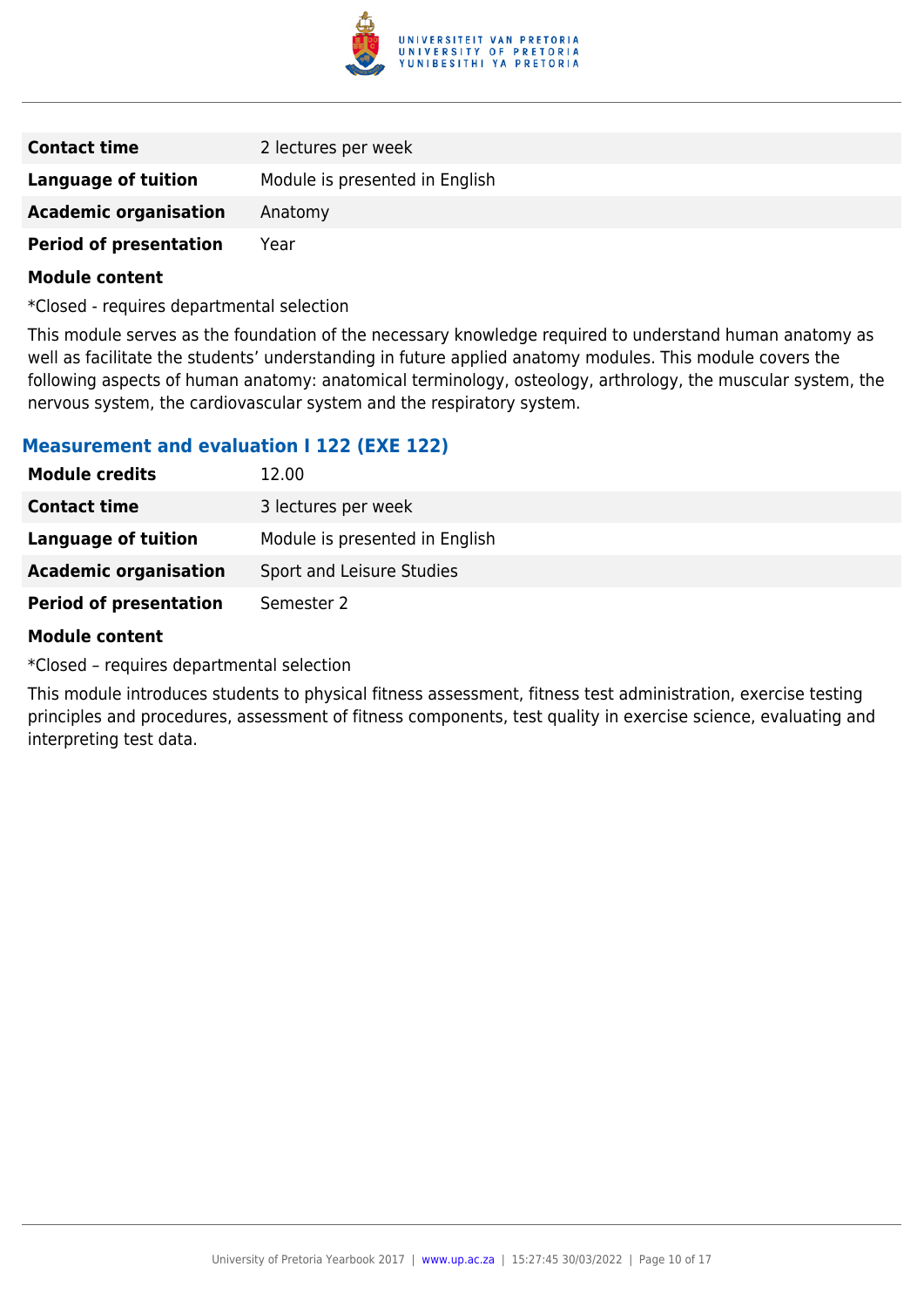

## Curriculum: Year 2

**Minimum credits: 141**

## **Core modules**

## **Basic emergency care 286 (GNK 286)**

| <b>Module credits</b>         | 5.00                                                                                                                                                                                    |
|-------------------------------|-----------------------------------------------------------------------------------------------------------------------------------------------------------------------------------------|
| <b>Prerequisites</b>          | CMY 151, FIL 155, MGW 112, MLB 111, PHY 131, MTL 180, GNK 120, BOK 121, GNK<br>127, GNK 128, CIL 111 and 121 or AIM 101 or AIM 111 and 121 EOT 110 and 120 or<br><b>ELH 111 and 112</b> |
| <b>Contact time</b>           | 8 practicals per week, 1 other contact session per week                                                                                                                                 |
| <b>Language of tuition</b>    | Separate classes for Afrikaans and English                                                                                                                                              |
| <b>Academic organisation</b>  | <b>Health Sciences Dean's Office</b>                                                                                                                                                    |
| <b>Period of presentation</b> | Semester 1 and/or 2                                                                                                                                                                     |
|                               |                                                                                                                                                                                         |

## **Module content**

Theory and practical training in basic emergency care.

## **Motor learning and development II 221 (EXE 221)**

| <b>Module credits</b>         | 16.00                                 |
|-------------------------------|---------------------------------------|
| <b>Prerequisites</b>          | <b>EXE 120</b>                        |
| <b>Contact time</b>           | 3 lectures per week                   |
| <b>Language of tuition</b>    | Module is presented in English        |
| <b>Academic organisation</b>  | <b>Biokinetics and Sports Science</b> |
| <b>Period of presentation</b> | Semester 2                            |

### **Module content**

\*Closed – requires departmental selection

An analysis and critique of how motor learning is affected by adulthood and aging and how to design appropriate programmes to maximise motor skill acquisition.

## **Sports injuries II 222 (EXE 222)**

| <b>Module credits</b>         | 16.00                                 |
|-------------------------------|---------------------------------------|
| <b>Prerequisites</b>          | EXE 110                               |
| <b>Contact time</b>           | 3 lectures per week                   |
| <b>Language of tuition</b>    | Module is presented in English        |
| <b>Academic organisation</b>  | <b>Biokinetics and Sports Science</b> |
| <b>Period of presentation</b> | Semester 2                            |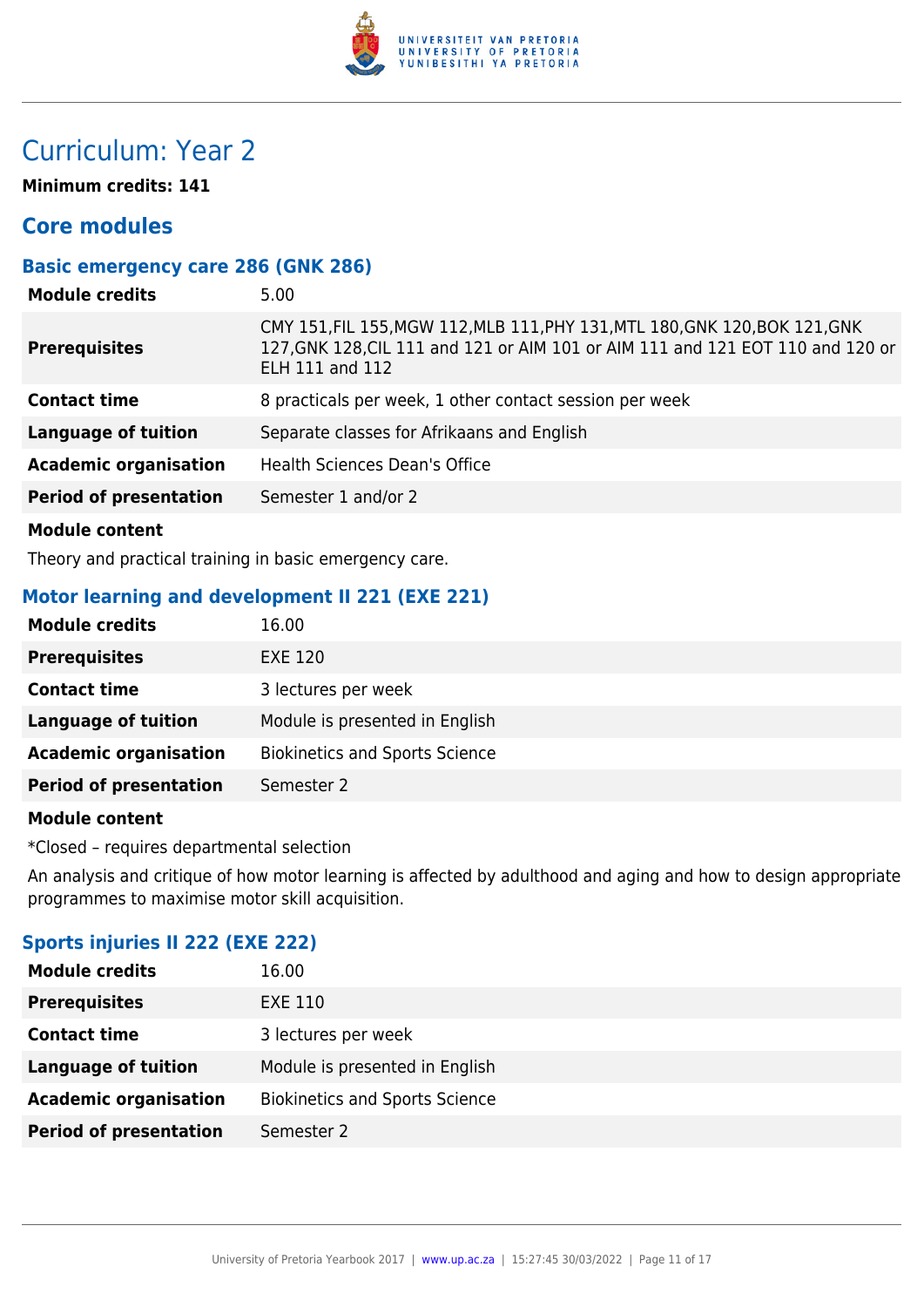

\*Closed – requires departmental selection The module aims to further the knowledge and application of fundamentals concepts related to sports injuries.

## **Nutrition for exercise and sport 223 (EXE 223)**

| <b>Module credits</b>         | 16.00                          |
|-------------------------------|--------------------------------|
| <b>Contact time</b>           | 3 lectures per week            |
| Language of tuition           | Module is presented in English |
| <b>Academic organisation</b>  | <b>Human Nutrition</b>         |
| <b>Period of presentation</b> | Semester 2                     |

## **Module content**

\*Closed – requires departmental selection

Understanding the basic principles of substrate location and utilization in an exercise and sport-related context, as well as the application of nutrition recommendations for exercise and sport.

## **Sports practical II 201 (PRC 201)**

| <b>Module credits</b>         | 16.00                                 |
|-------------------------------|---------------------------------------|
| <b>Prerequisites</b>          | <b>PRC 100</b>                        |
| <b>Contact time</b>           | 2 practicals per week                 |
| <b>Language of tuition</b>    | Module is presented in English        |
| <b>Academic organisation</b>  | <b>Biokinetics and Sports Science</b> |
| <b>Period of presentation</b> | Year                                  |
|                               |                                       |

#### **Module content**

\*Closed - requires departmental selection

This module will serve as the foundation for rugby, hockey, cricket and tennis movement skill acquisition.This module serves as exposure to and experience in the movement skills practiced in rugby, hockey, cricket and tennis. This will aid the Sport Scientist and Biokineticist to better understand and condition clients and patients practicing these sports.

## **Exercise physiology I 212 (SMC 212)**

| 14.00                                 |
|---------------------------------------|
| 3 lectures per week                   |
| Module is presented in English        |
| <b>Biokinetics and Sports Science</b> |
| Semester 1                            |
|                                       |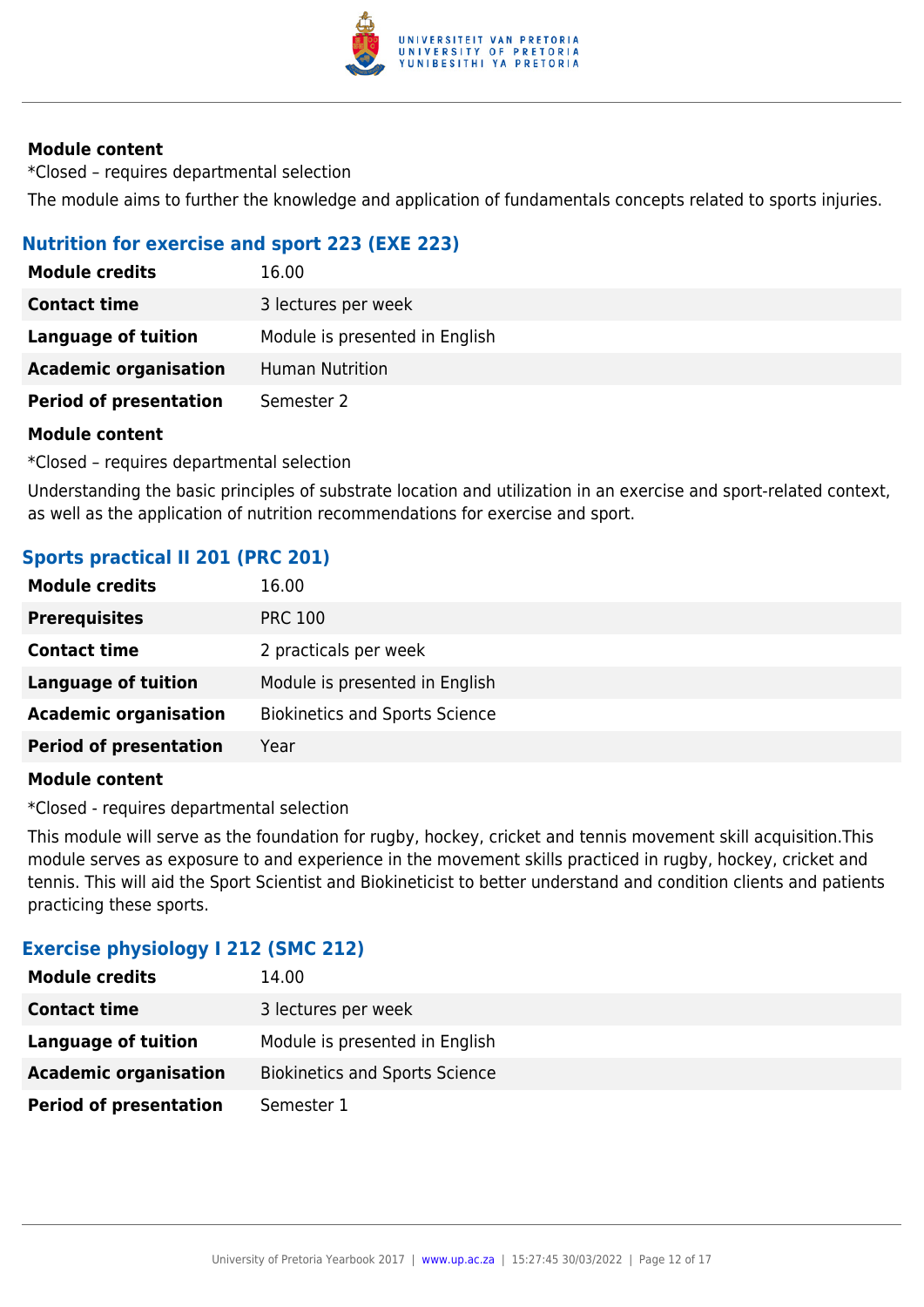

\*Closed – requires departmental selection Homeostasis, thermoregulation, bone and connective tissue adaptations, muscle adaptations, and muscle force development.

## **Biomechanics I 213 (SMC 213)**

| <b>Module credits</b>         | 16.00                                 |
|-------------------------------|---------------------------------------|
| <b>Contact time</b>           | 3 lectures per week                   |
| Language of tuition           | Module is presented in English        |
| <b>Academic organisation</b>  | <b>Biokinetics and Sports Science</b> |
| <b>Period of presentation</b> | Semester 1                            |

#### **Module content**

\*Closed – requires departmental selection

This module focuses on the biomechanical principles involved in human movement and sports activities. It comprises primarily of the study of linear and angular kinematics and kinetics of human motion and introduces the student to various applications and measurement techniques used in biomechanics.

## **Exercise physiology II 221 (SMC 221)**

| <b>Module credits</b>         | 14.00                                 |
|-------------------------------|---------------------------------------|
| <b>Prerequisites</b>          | <b>SMC 212</b>                        |
| <b>Contact time</b>           | 3 lectures per week                   |
| Language of tuition           | Module is presented in English        |
| <b>Academic organisation</b>  | <b>Biokinetics and Sports Science</b> |
| <b>Period of presentation</b> | Semester 2                            |
|                               |                                       |

#### **Module content**

\*Closed – requires departmental selection

Exercise metabolism, cardiovascular adaptations, respiratory adaptations, and water, electrolyte and acid-base balance responses to exercise.

## **Event and facility management 211 (SMS 211)**

| 12.00                          |
|--------------------------------|
| 2 lectures per week            |
| Module is presented in English |
| Sport and Leisure Studies      |
| Semester 2                     |
|                                |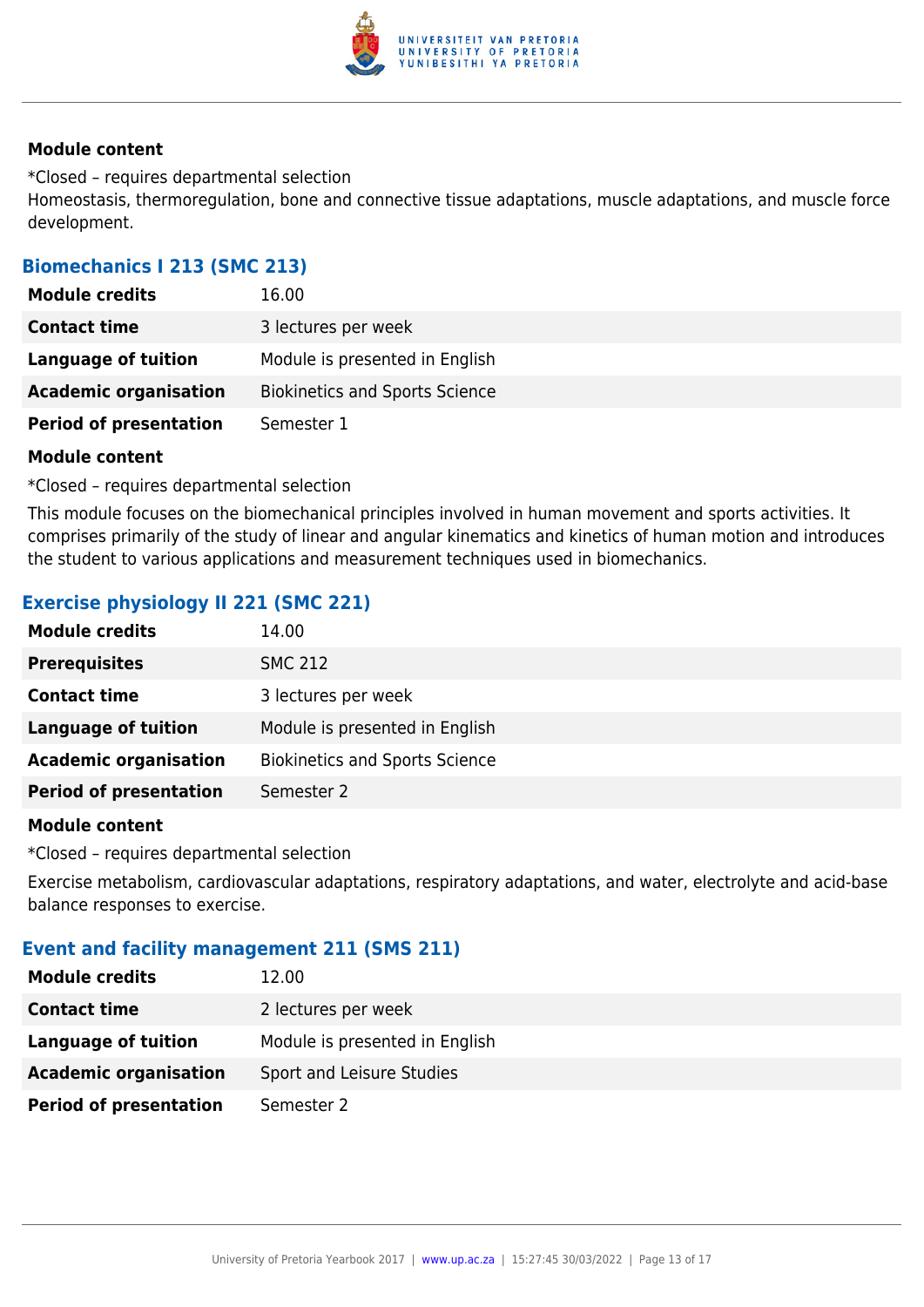

\*Closed – requires departmental selection

This module will provide the basic knowledge of management (planning, leading, organising and controlling) of sporting and health promotion events and exercise facilities.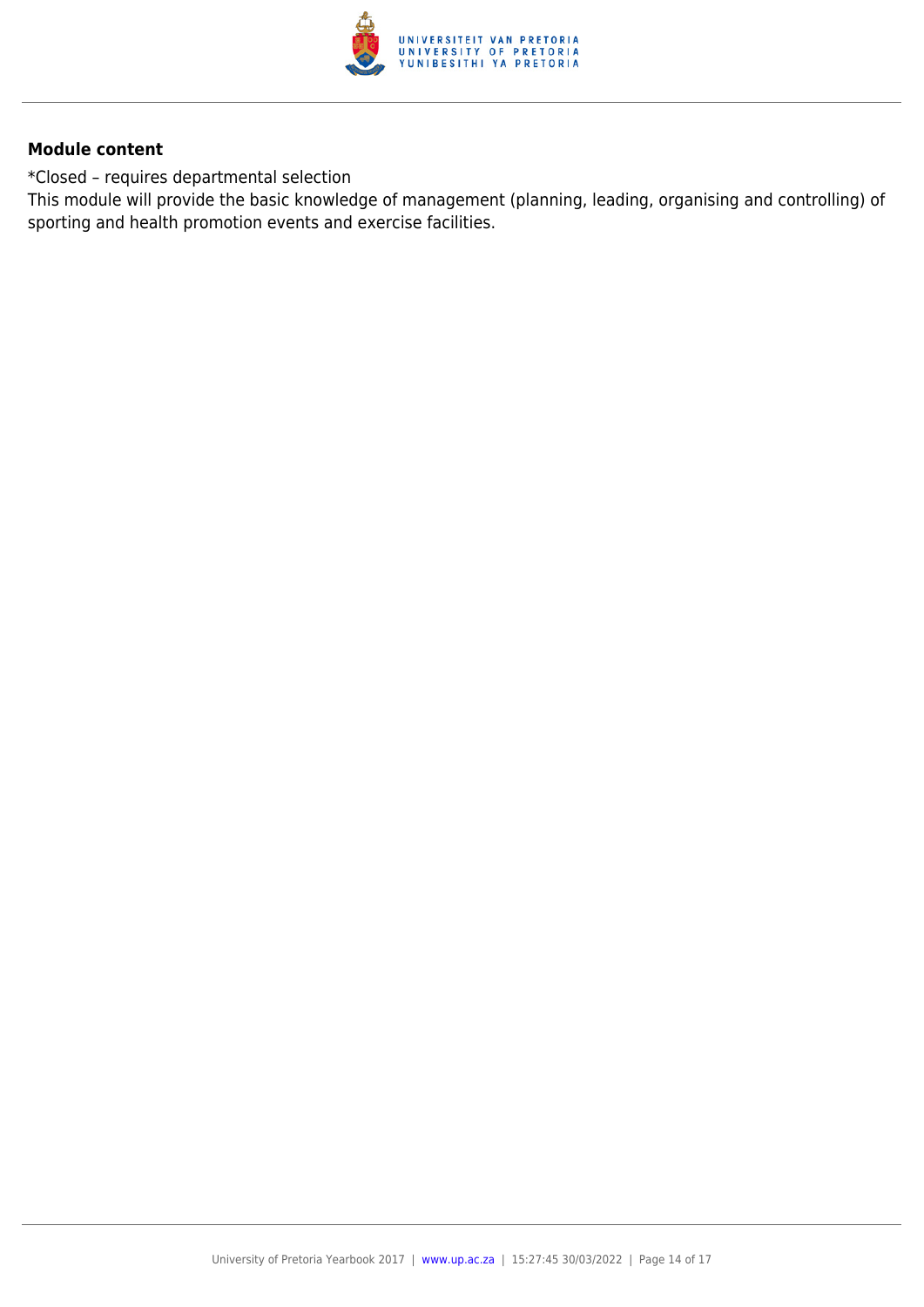

## Curriculum: Final year

**Minimum credits: 130**

## **Core modules**

## **Biomechanics II 321 (BGN 321)**

| <b>Module credits</b>         | 15.00                                     |
|-------------------------------|-------------------------------------------|
| <b>Prerequisites</b>          | No prerequisites.                         |
| <b>Contact time</b>           | 2 lectures per week, 1 practical per week |
| <b>Language of tuition</b>    | Module is presented in English            |
| <b>Academic organisation</b>  | <b>Biokinetics and Sports Science</b>     |
| <b>Period of presentation</b> | Semester 2                                |
|                               |                                           |

## **Module content**

\*Closed – requires departmental selection

This unit involves the application of biomechanical principles to analyse human motion using various biomechanical methods. Students will learn to collect and analyse two-dimensional video and force platform data, with a focus on gait analysis and exercise training techniques.

## **Exercise science programme development II 310 (BGN 310)**

| <b>Module credits</b>         | 15.00                                    |
|-------------------------------|------------------------------------------|
| <b>Contact time</b>           | 1 lecture per week, 1 practical per week |
| Language of tuition           | Module is presented in English           |
| <b>Academic organisation</b>  | <b>Biokinetics and Sports Science</b>    |
| <b>Period of presentation</b> | Semester 1                               |

## **Module content**

\*requires departmental selection

The module focuses on the practical application of the fundamental concepts related to exercise as well as principles for exercise programme design.

## **Measurement and evaluation II 320 (BGN 320)**

| <b>Module credits</b>         | 15.00                                    |
|-------------------------------|------------------------------------------|
| <b>Contact time</b>           | 1 lecture per week, 1 practical per week |
| Language of tuition           | Module is presented in English           |
| <b>Academic organisation</b>  | <b>Biokinetics and Sports Science</b>    |
| <b>Period of presentation</b> | Semester 1                               |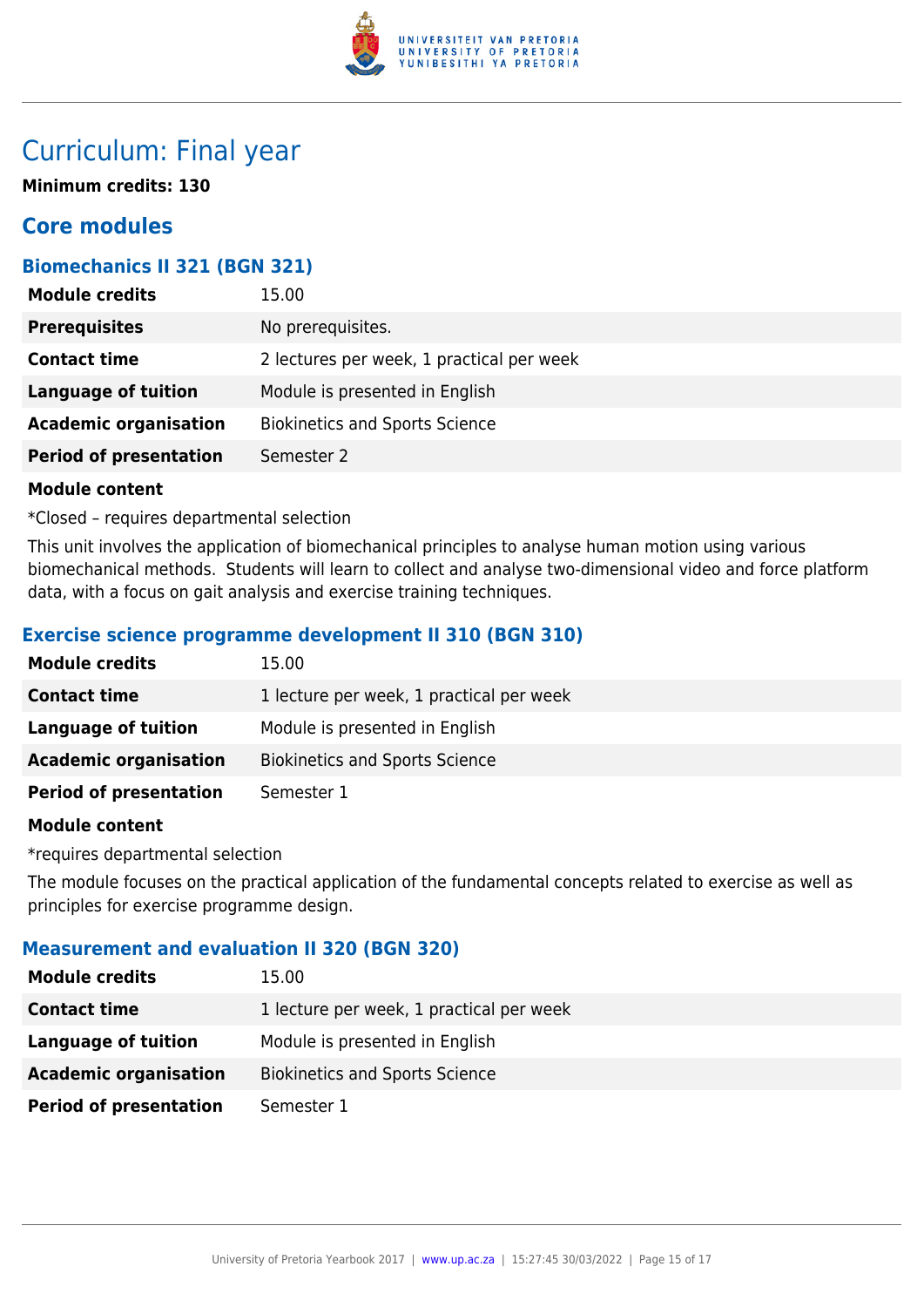

\*Closed – requires departmental selection This module includes the theoretical study and practical demonstration of exercise tests for health-related and sport-related physical fitness components, as well as exercise test data interpretation, evaluation and reporting.

## **Research II 301 (EXE 301)**

| <b>Module credits</b>         | 20.00                                 |
|-------------------------------|---------------------------------------|
| <b>Prerequisites</b>          | EXE 111                               |
| <b>Contact time</b>           | 2 lectures per week                   |
| <b>Language of tuition</b>    | Module is presented in English        |
| <b>Academic organisation</b>  | <b>Biokinetics and Sports Science</b> |
| <b>Period of presentation</b> | Year                                  |
|                               |                                       |

#### **Module content**

\*Closed – requires departmental selection

In this module the focus will be on fundamental quantitative or experimental research methodology, and statistics. The student will have the opportunity to demonstrate an understanding of the module through the medium of a written theoretical examination and a research proposal.

## **Sports injuries III 310 (EXE 310)**

| <b>Module credits</b>         | 15.00                                 |
|-------------------------------|---------------------------------------|
| <b>Prerequisites</b>          | <b>EXE 222</b>                        |
| <b>Contact time</b>           | 3 lectures per week                   |
| Language of tuition           | Module is presented in English        |
| <b>Academic organisation</b>  | <b>Biokinetics and Sports Science</b> |
| <b>Period of presentation</b> | Semester 1                            |

#### **Module content**

\*Closed – requires departmental selection

Theoretical knowledge will be gained in the understanding of region specific sport injuries. This includes the mechanism of injury, type of injury, assessment and management of the sport injury.

## **Exercise science practice 301 (PRC 301)**

| 20.00                                 |
|---------------------------------------|
| 2 practicals per week                 |
| Module is presented in English        |
| <b>Biokinetics and Sports Science</b> |
| Year                                  |
|                                       |